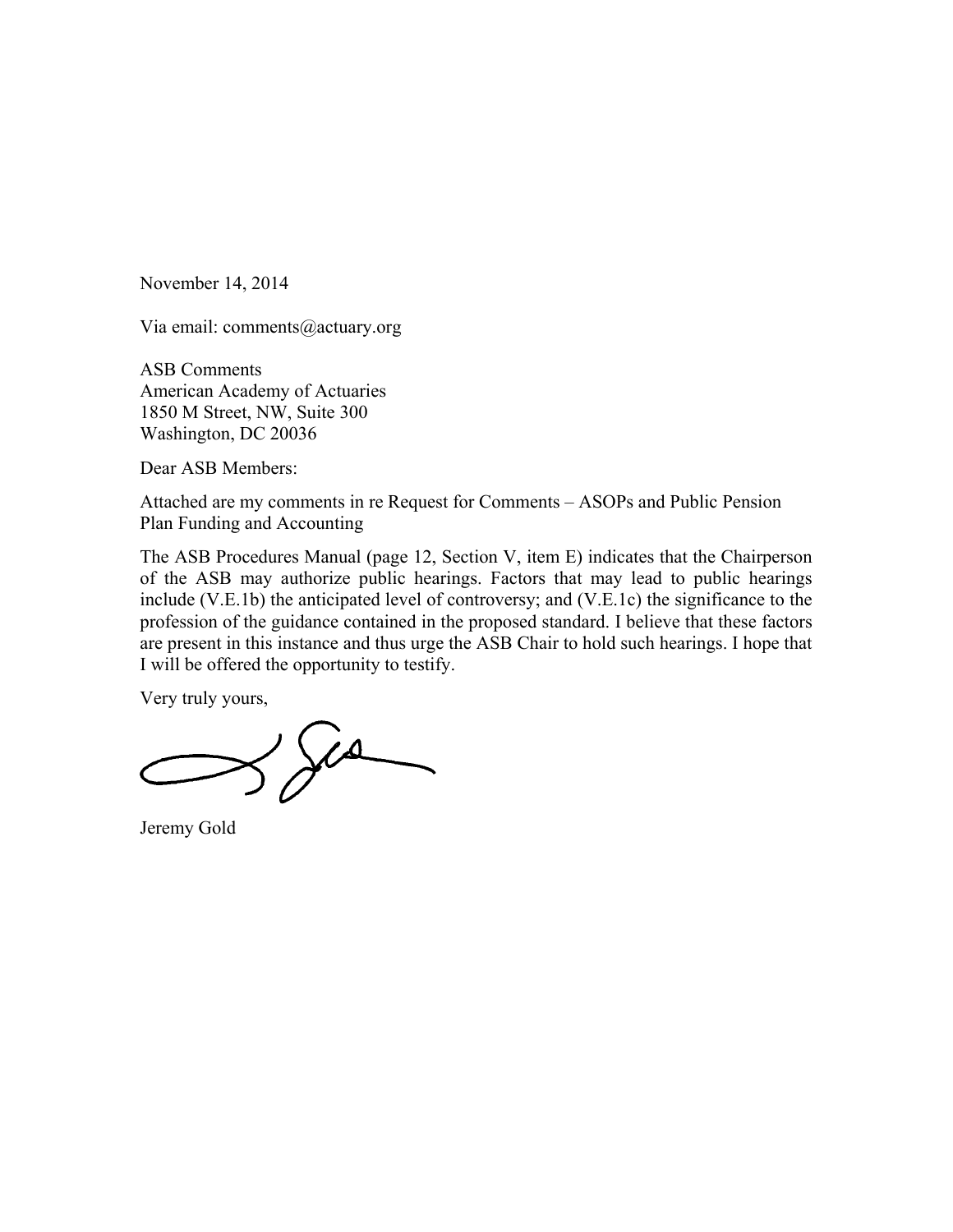## **Comments in re Request for Comments – ASOPs and Public Pension Plan Funding and Accounting**

## **Jeremy Gold**

Thank you for taking up the issue of ASOPs and public pension plan funding and accounting and for the opportunity to present my views. Your request asks several questions. I want to address just one of these and make one short comment about another:

*3. If yes to question 1, should that guidance take the form of a separate public plan actuarial valuation standard or be incorporated within the existing ASOPs? Why or why not?* 

I believe that a separate public plan standard is called for.

Other commentators who take this position have pointed to the very great environmental differences between public and corporate pension plans including governance, regulation, sponsorship, administration, interested parties, third party guarantors, the importance of intergenerational equity, plan design, etc.

Arguments against the need for a separate standard point to the common properties of defined benefit pension plans and the role of actuaries performing pension valuations. Because ASOPs are principles based, they say, the conceptual commonalities should be sufficient to imply that the work of actuaries with respect to both public and private plans can be governed by singular standards.

In a world of pure principles and concepts, I would have to agree. I would like to think that pension actuarial work is similar in all contexts. But the ASB does not write concept statements. ASOPs are, by name and definition, standards of Practice.

When we talk about pension practice in re: funding and accounting, we are talking about the application of methods and assumptions to the measurement of liabilities and costs. Although practice in the public and corporate spheres developed from common roots and, although several decades ago the liabilities and costs developed by actuaries practicing in the two areas were similar, environmental differences have, over the last four decades, led to an enormous divergence of practice in respect of methods and assumptions.

We have long acknowledged that differences in methods and assumptions could lead two actuaries to develop very different measures of liabilities and costs. Several decades ago, however, if we had looked at the range of liabilities and costs developed by a sampling of public and corporate actuaries, we would have seen considerable overlap between the two disciplines. Today, the range of results is clearly marked as follows: liabilities and costs (for funding and for accounting) developed by corporate actuaries are almost universally greater than those developed by public plan actuaries for the same plan provisions and population demographics. It is not at all unusual for those employing corporate plan methods and assumptions to arrive at annual costs that are twice or more as great as those employing public plan methods and assumptions. And, I hasten to add, both groups of actuaries are close to universally compliant with our existing ASOPs.

Many would point out that the differences are due to environmental factors and I agree. But our profession cannot control the environment. We can only influence the activities of practicing actuaries and our primary tool is our standards of practice.